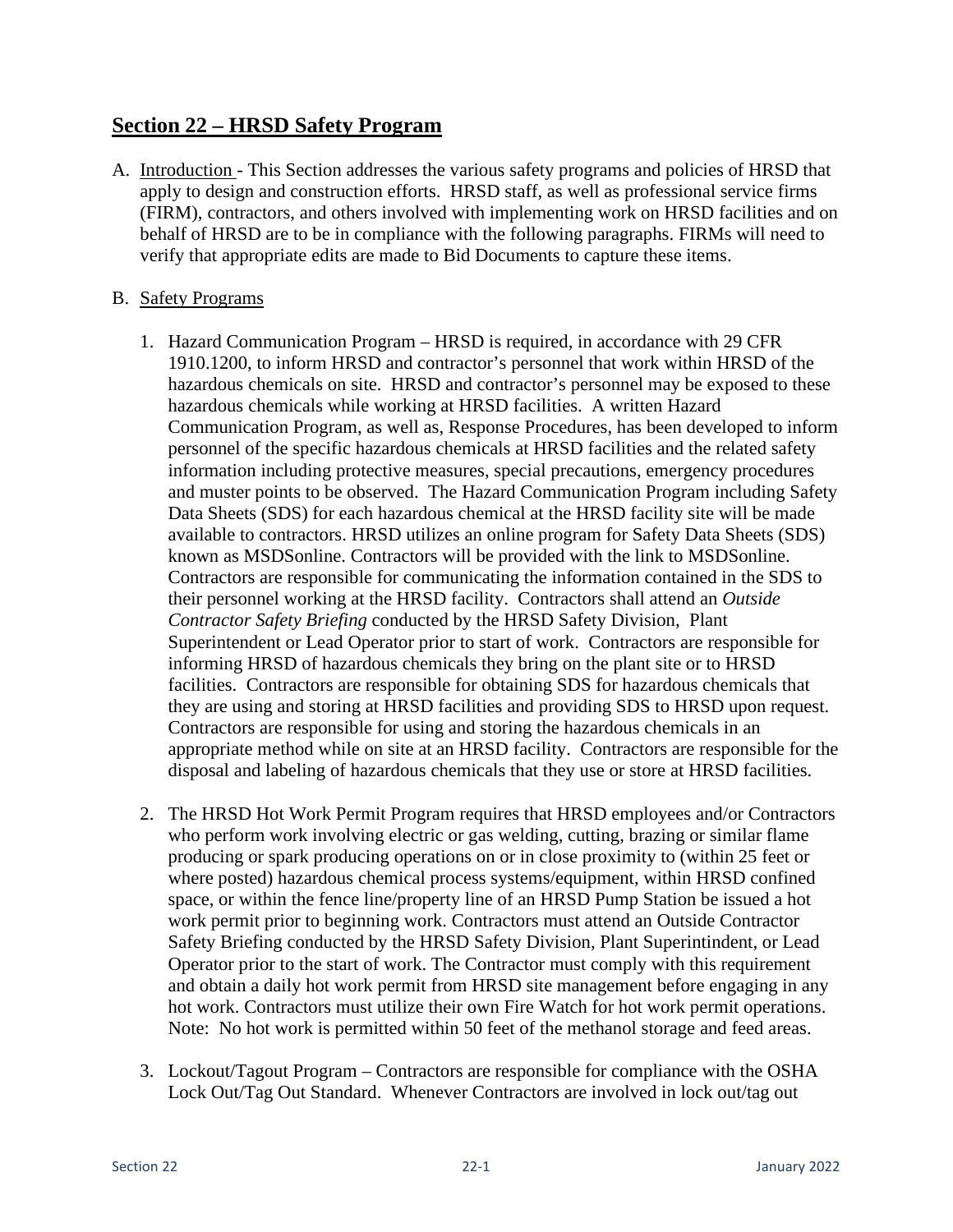activities at an HRSD facility, the equipment, process, or system shall be locked and tagged out in accordance with the HRSD Lock Out/Tag Out Program by the work center supervisor overseeing the work. The HRSD Supervisor overseeing the work will ensure that the Contractor is shown the location to apply their  $lock(s)$  and tag(s). The HRSD employee overseeing the work must be an "Authorized Employee." Only in emergency situations are equipment, processes, or systems shut down by other than an HRSD "Authorized Employee." The HRSD work center supervisor must be notified immediately if this occurs. Whenever Contractors are involved in lock out/tag out activities covered by this program, HRSD and the Contractor will inform each other of their lockout/tagout programs and procedures. The work center supervisor will inform the Contractor on the precautionary measures involved in performing lock out/tag out at the HRSD facility. All Contractors performing work at an HRSD treatment plant or pump station will receive an *Outside Contractor Briefing* prior to starting work. The briefing will be given by the Plant Superintendent, Lead Operator or the HRSD Safety Division. Engineering Project Managers, will specify in contracts, bids, and requisitions that Contractors must comply with the Occupational Safety and Health Administration's (OSHA) 29 CFR 1910.147 standard while working at an HRSD facility.

- 4. Confined Space Entry Program The HRSD Confined Space Entry Program provides HRSD employee training and awareness of the potential hazards of entering and working in confined spaces. All tanks, manholes, vessels, as well as, other areas designated by signs or otherwise instructed are considered confined spaces HRSD's employees cannot act as "qualified person" for the Contractor, cannot complete confined space entry permits for Contractors, nor will HRSD's owned gas detection monitors or other confined space entry equipment be loaned to the Contractor. The Contractor must comply with all Federal and Virginia OSHA Confined Space Standards. Contractors can request information concerning known hazards of HRSD Confined Spaces. HRSD's Safety Division, Plant Superintendent or Lead Operator will brief the Contractor's key personnel on the confined spaces located on the project site during the *Outside Contractor Safety Briefing*.
- 5. Plant Access Procedures for Contractors Performing Long-Term Projects at HRSD Treatment Plants. [Note: Human Resources and/or IT staff codes the badges and plant staff or Project Manager or Safety Division provides badges to the Contractor.]
	- a. The Contractor will be issued a limited number of access badges for distribution among direct employees or sub-contractors. The badges will allow access through the plant gate during normal working hours. Each badge must be assigned to an individual and that individual's name logged on a form to be provided to the appropriate HRSD Plant Superintendentor Project Manager. The Contractor is responsible for periodically verifying the possession of the badges by the assigned individual. Any discrepancy in the possession or location of any badge must immediately be reported to a member of the plant supervisory staff. Any misuse of the badges will result in immediate revocation of access privileges.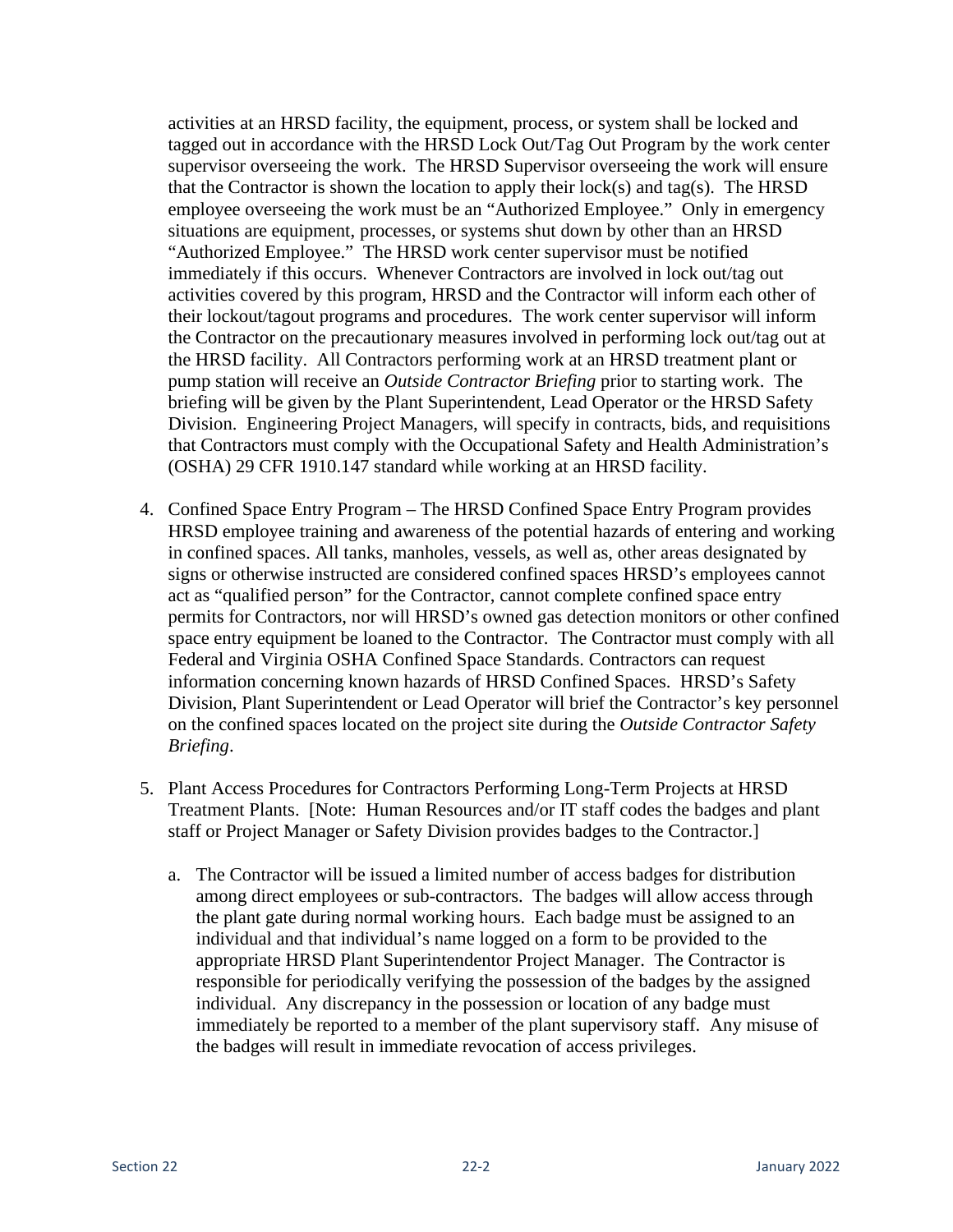- b. If a Contractor badge is lost, immediate notification to the Project Manager or Human Resources is required. If necessary, a replacement card will be issued.
- c. The Contractor may be issued a limited number of badges for supervisory personnel with extended access to the plant at the discretion of HRSD personnel.
- d. In the event that the Department of Homeland Security raises the threat level of the country to "Red", all Contractor access badges will be disabled. Access to the plant at that time will require individual identification verification and entry only via plant staff.
- e. Contractor to develop and submit an approvable plan to the HRSD Project Manager for site access procedures and protocols. This plan shall include, but not be limited to, daily log in entry, current emergency contact information, management of gate openings, and daily log out procedures. Plan must be approved by HRSD Project Manager and HRSD Safety Manager. Changes to the approved plan must be submitted in writing and approved by HRSD.
- f. Contractor work hours will be discussed and approved by the HRSD plant or facility.
- g. Security guards shall be provided if Treatment Plant gates are to be left open during normal work hours. The following are requirements and expectations of a security guard:
	- 1. The Security Guard is expected to be alert and awake while guarding the open gate.
	- 2. The Security Guard is expected to check cars and trucks in and out of the plant site.
	- 3. If the Security Guard is not on duty the plant gate will be closed and secured.
	- 4. The Security Guard must turn unwanted site visitors away.
- h. Perimeter fencing must be maintained during construction at HRSD Workcenters.
- i. In the event of a site evacuation, the Contractor Site Supervisor / Superintendant is responsible for accounting for contractor personnel.
- 6. NFPA 70E Contractors hired to install or modify electrical components will do so in compliance with NFPA 70E. Only qualified HRSD Electricians or Instrumentation employees or qualified Contractors are to perform work on electrical circuits, components, and equipment. Contractors hired to perform electrical work at an HRSD plant or pump station must receive an *Outside Contractor Safety Briefing* by the HRSD Safety Division, Plant Superintendent, or Lead Operator and the HRSD Electricians assigned to that facility. The *Outside Contractor Safety Briefing* will include information on existing electrical hazards, personal protective equipment/clothing requirements, arc flash labeling system as appropriate, and where to lock and tag out sources of power. HRSD electrical personnel and affected Operations personnel will be involved in the planning of work. Contractors are required to contact HRSD electrical personnel prior to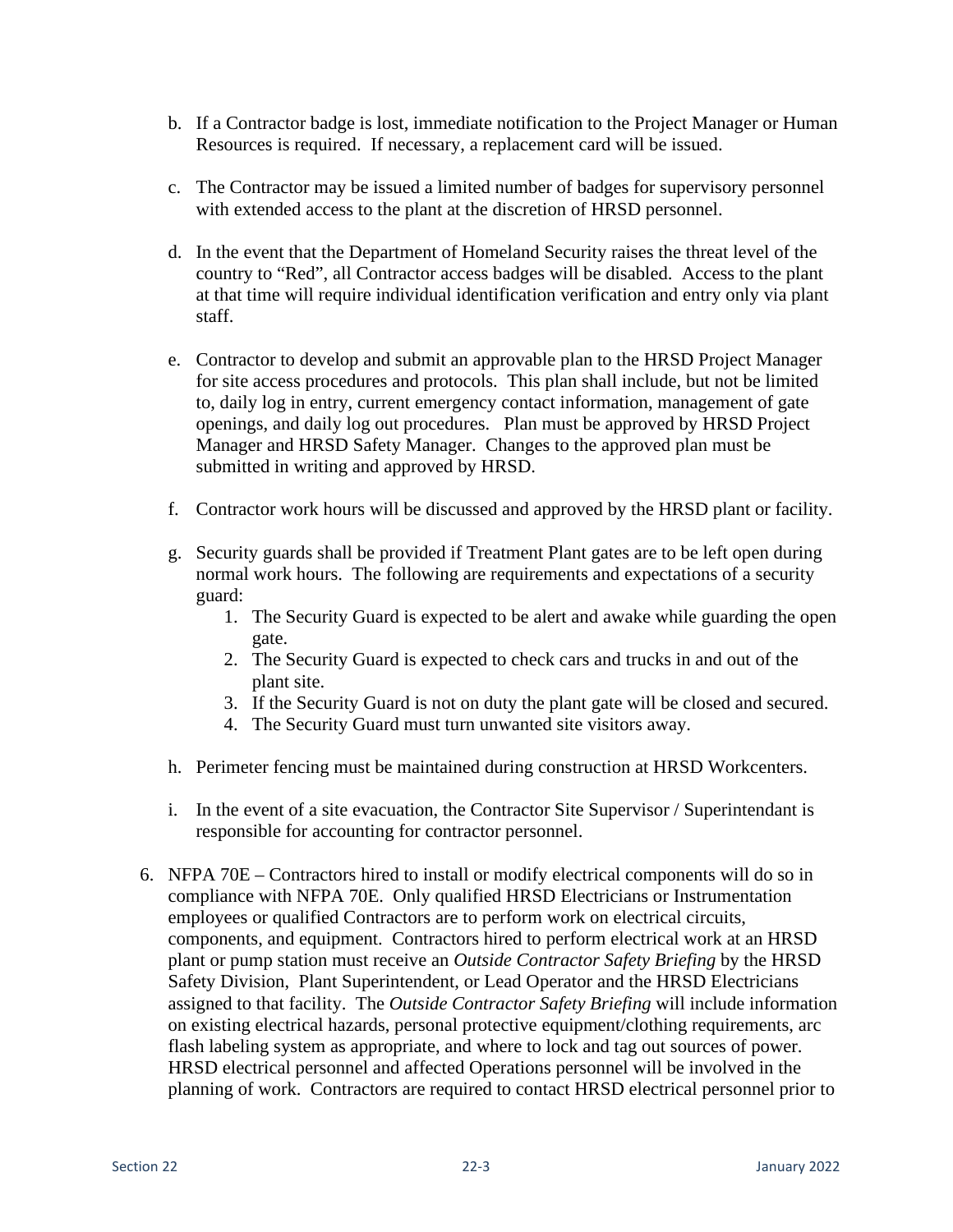tapping into existing HRSD electrical sources or shutting off equipment (unless an emergency exists.) Warning and/or barricading are required to be used when live electrical components are exposed in areas utilized by HRSD staff.

- 7. Fall Protection Contractors that are removing existing guardrails, hatch covers, deck grating, etc. in which an employee could fall four feet or greater must install temporary guardrails. Temporary guardrails include a 42 inch top rail, a 21 inch mid-rail, and a 4 inch toeboard. Temporary guardrails must sustain 200 pounds of pressure applied in any direction. When construction is complete, permanent guardrails must be installed or reinstalled, deck grating replaced and secured down, and/or hatch covers replaced. If utilizing temporary covers, temporary covers must be secured and labeled "hole." Contractors are responsible for compliance with OSHA fall protection standards when working at heights such as on roofs, off of scaffolding, or when using aerial lifts.
- 8. New construction buildings and processes cannot be turned over to HRSD until all safety issues have been corrected. Contact the Safety Division for a safety walk through prior to the release of a new building or processes to HRSD.
- 9. Excavations and Trenching Contractors involved in excavation work must be in compliance with OSHA Standards 1926.651 and 1926.652. Trenches 5 feet or greater in depth must have a protection system prior to employees working inside. Trenches or excavations 4 feet or greater in depth are required to have safe access and egress devices located within 25 feet of all workers. Open excavations must have adequate fall protection for personnel if greater than 4 feet and must have adequate protection (.e.g. barricades) if next to areas accessed by vehicles. If an HRSD employee must enter a Contractor's excavation and is unsure about its safety, they must contact the Safety Division immediately. Contractors are responsible for evaluating their trenches or excavations for a safe atmosphere. Contractors are responsible for identifying existing utilities in areas in which they plan to dig. Contractors are responsible for not getting too close to overhead electrical lines with construction equipment.
- 10. Fire Protection Systems Anytime a contractor's work may impact installed fire detection or protection systems, the HRSD work center, Safety Division, and Facilities Maintenance must be notified.
- 11. Housekeeping The contractor is responsible for the overall housekeeping within their work areas.
	- a. All exit doors, electrical panels, fire extinguishers, emergency eyewash/showers, first aid kits must have clear access maintained for emergencies.
	- b. Trash and debris must not accumulate nor impede travel on designated walkways.
	- c. Weeds and grass must be maintained during the project by the contractor in their designated areas so as not to create fire hazard or harborage of vermin.
- 12. Outside Contractor Briefing All contractors working at an HRSD Plant or Pump Station will be given an Outside Contractor Safety Briefing by the Plant Superintendent, Lead